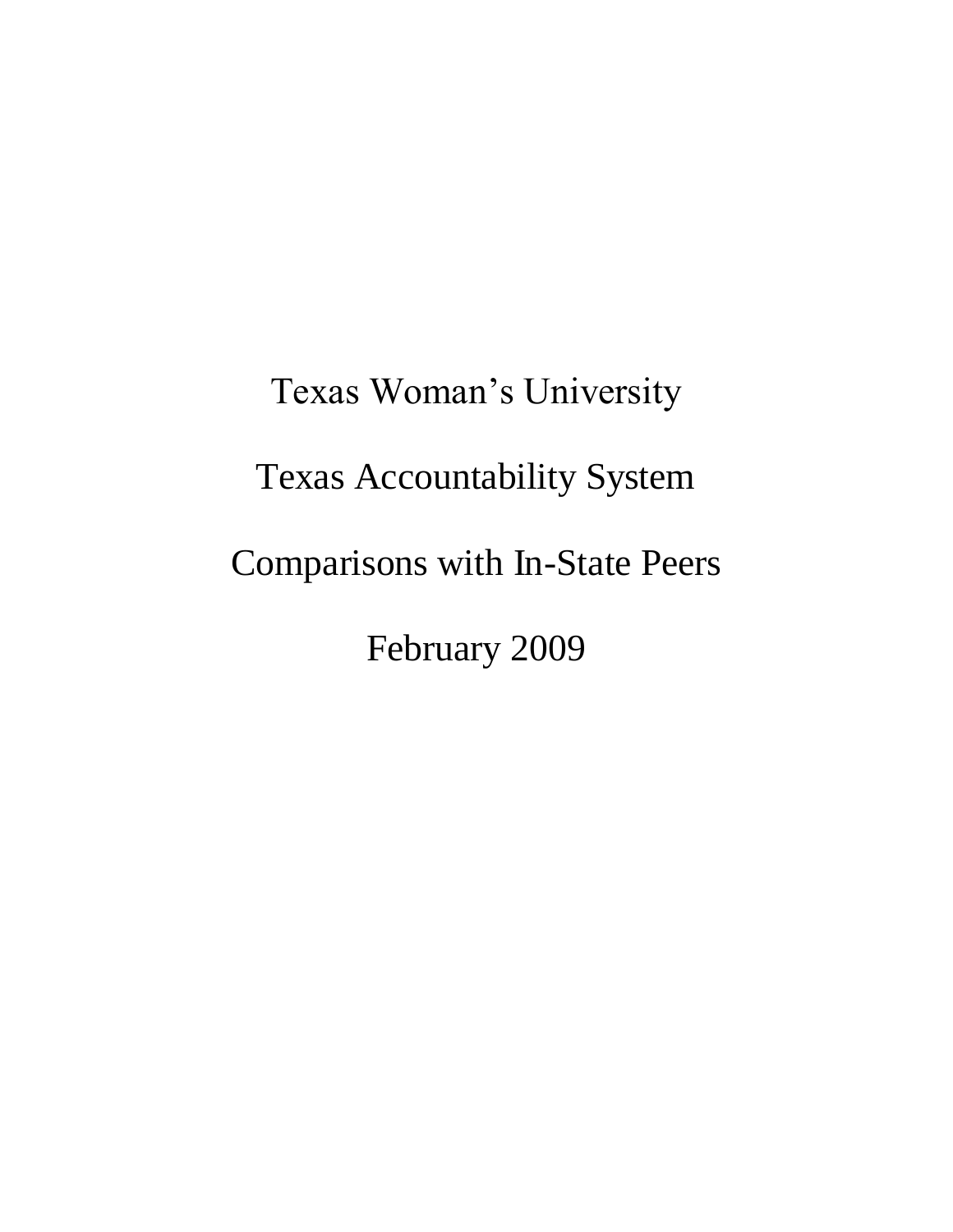#### Table of Contents

| Description                                                              | Page           |
|--------------------------------------------------------------------------|----------------|
| Participation - Headcount Enrollment                                     | 1              |
| Participation - FTE Enrollment                                           | $\overline{2}$ |
| <b>Success - 4 Year Graduation Rates</b>                                 | 3              |
| <b>Success - 5 Year Graduation Rates</b>                                 | $\overline{4}$ |
| <b>Success - 6 Year Graduation Rates</b>                                 | 5              |
| <b>Success - Degrees Awarded</b>                                         | 6              |
| Excellence - Lower Division SCH Taught by Tenure/Tenure Track<br>Faculty | 7              |
| Excellence - Student/Faculty Ratio                                       | 8              |
| Research - Research Expenditures                                         | 9              |
| Research - Federal & Private Research Expenditures per FTE Faculty       | 10             |
| Institutional Efficiencies and Effectiveness - Administrative Cost Ratio | 11             |
| Institutional Efficiencies and Effectiveness-Classroom Utilization       | 12             |
| Institutional Efficiencies and Effectiveness - Lab Utilization           | 13             |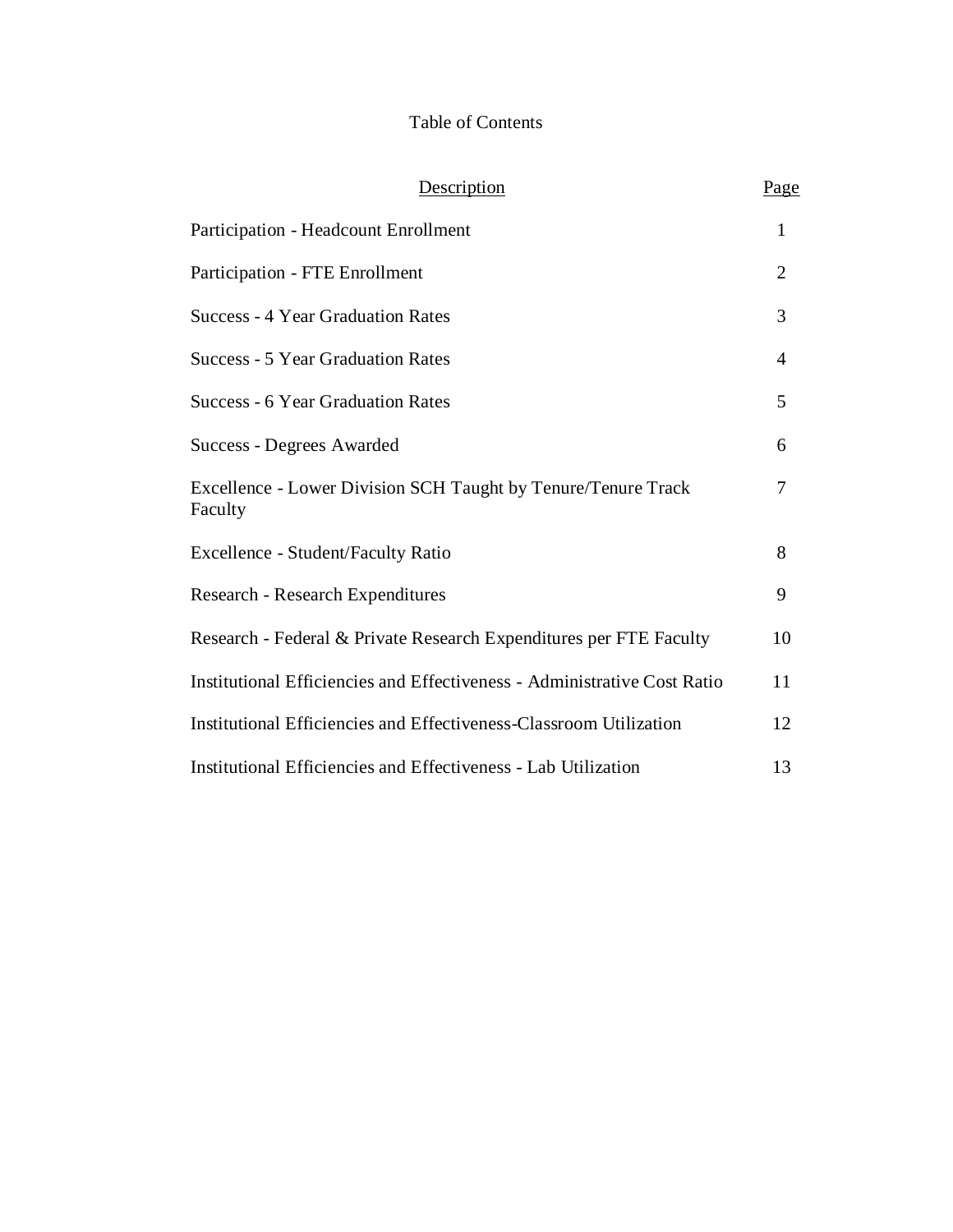### **TWU Comparisons with In State Peers Participation - Headcount Enrollment**

Definition: Total headcount enrollment as of the official census date in the fall semester.



| <b>Doctoral In-State Peer Group</b> | <b>Headcount Enrollment</b><br><b>Fall 2005</b> | <b>Headcount Enrollment</b><br><b>Fall 2008</b> |
|-------------------------------------|-------------------------------------------------|-------------------------------------------------|
| Texas State Univ-San Marcos         | 27,129                                          | 29,105                                          |
| Sam Houston State University        | 15,308                                          | 16,612                                          |
| <b>Texas Woman's University</b>     | 11,327                                          | 12,200                                          |
| <b>Texas Southern University</b>    | 11,478                                          | 9.102                                           |
| Texas A&M Univ-Corpus Christi       | 8,355                                           | 9.007                                           |
| Texas A&M Univ-Commerce             | 8,677                                           | 8,787                                           |
| Texas A&M Univ-Kingsville           | 6,662                                           | 7.134                                           |

**TWU Target for 2010: Increase headcount enrollment to 13,251**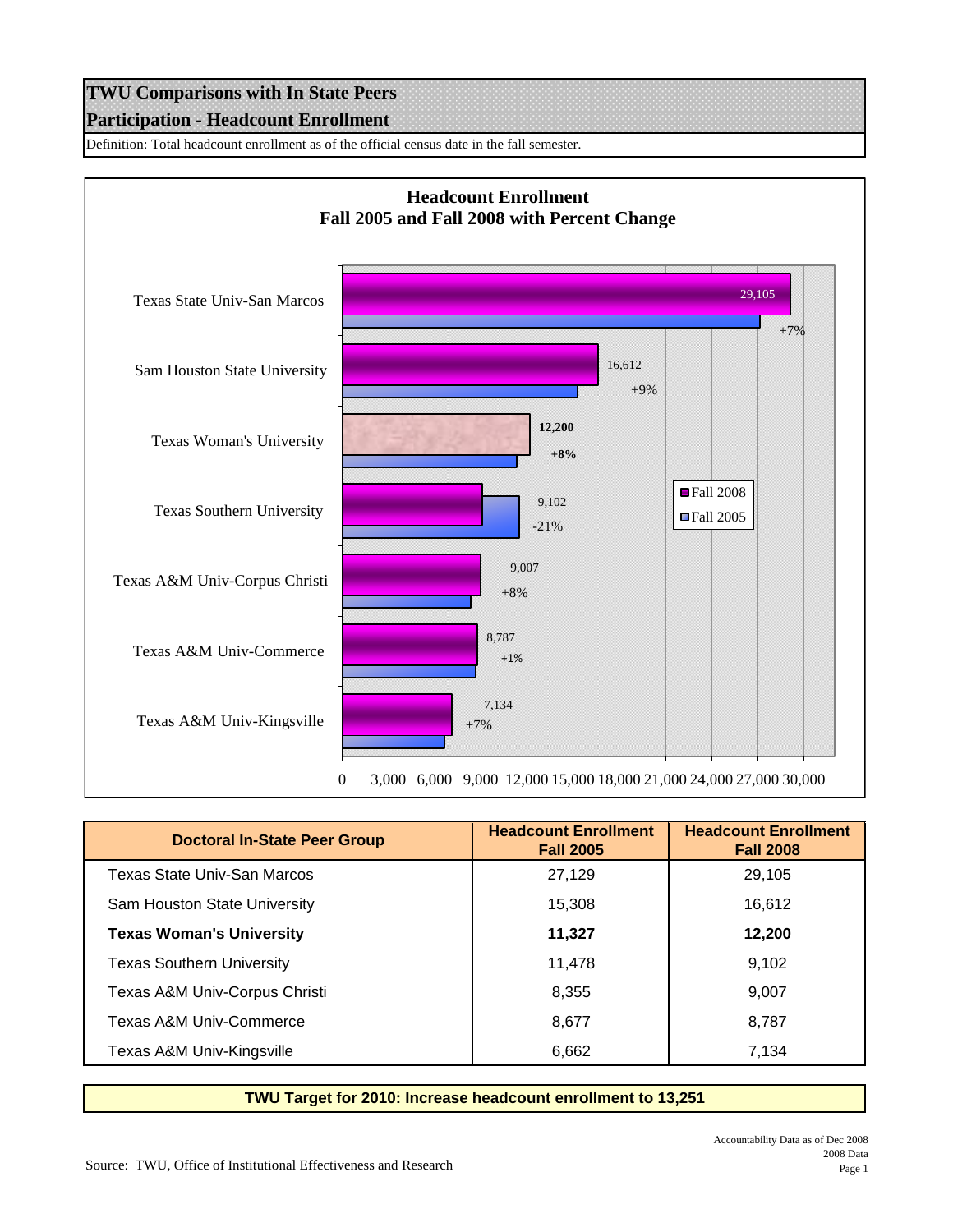#### **TWU Comparisons with In State Peers Participation - FTE Enrollment**

Definition: The sum of Undergraduate semester credit hours (SCH)/15, Master's SCH/12, and Doctoral SCH/9.



| <b>Doctoral In-State Peer Group</b> | <b>FTE Enrollment</b><br><b>Fall 2005</b> | <b>FTE Enrollment</b><br><b>Fall 2008</b> |
|-------------------------------------|-------------------------------------------|-------------------------------------------|
| <b>Texas State Univ-San Marcos</b>  | 21,754                                    | 23,587                                    |
| Sam Houston State University        | 12,798                                    | 13,787                                    |
| <b>Texas Woman's University</b>     | 8,061                                     | 8,883                                     |
| <b>Texas Southern University</b>    | 9,903                                     | 7,838                                     |
| Texas A&M Univ-Corpus Christi       | 6,536                                     | 7,057                                     |
| <b>Texas A&amp;M Univ-Commerce</b>  | 6,150                                     | 6,040                                     |
| Texas A&M Univ-Kingsville           | 4,966                                     | 5,416                                     |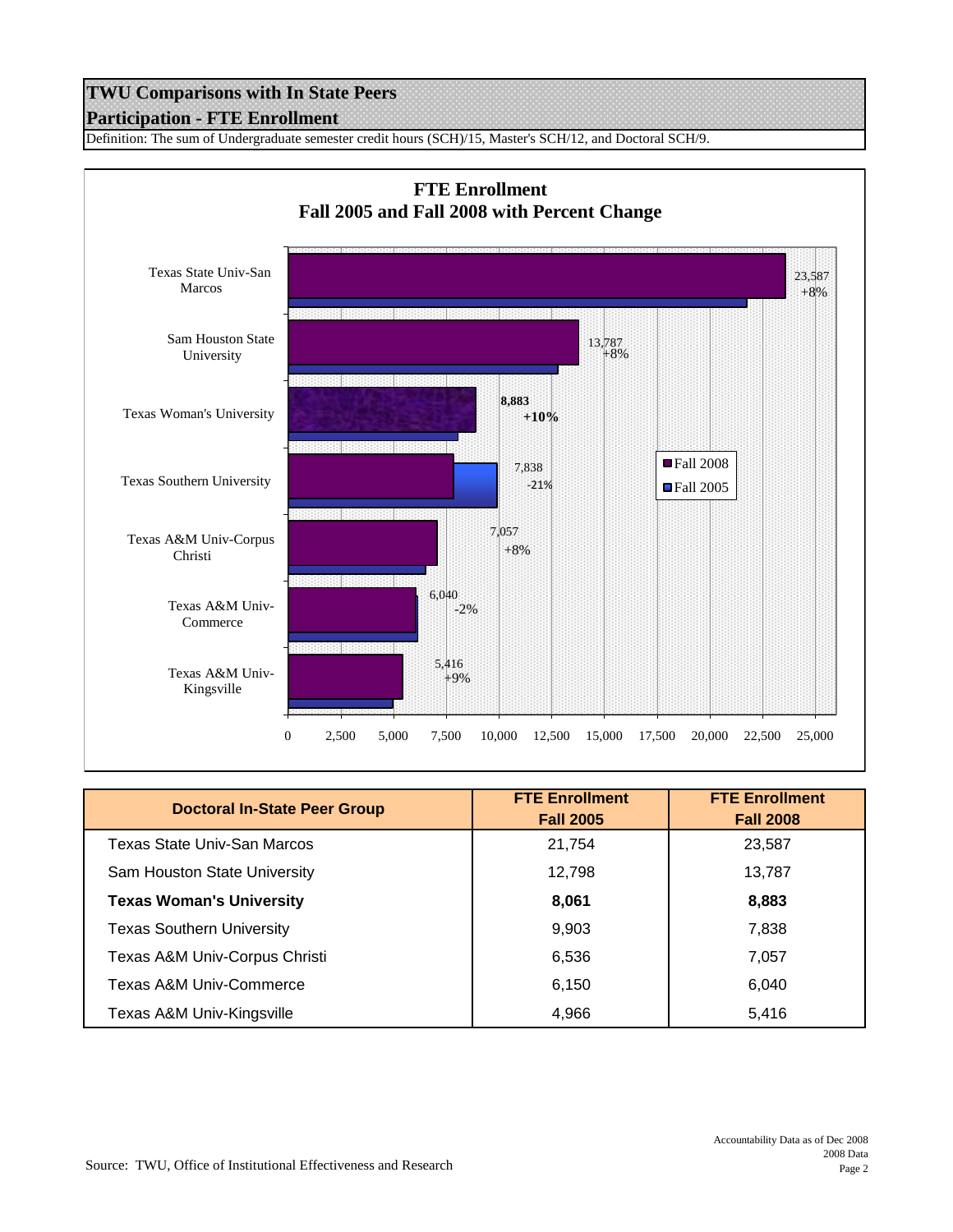#### **Success - 4 Year Graduation Rates**

Definition: Percentage of first-time-in-college (FTIC), full-time, degree-seeking students who have graduated from the *same institution or another* Texas public institution after four, five, and six years.



| <b>Doctoral In-State Peer Group</b> | <b>4 Year Grad Rate</b> |             |
|-------------------------------------|-------------------------|-------------|
|                                     | 2001 Cohort             | 2003 Cohort |
| Texas A&M Univ-Commerce             | 19%                     | <b>27%</b>  |
| Texas State Univ-San Marcos         | 25%                     | <b>26%</b>  |
| <b>Texas Woman's University</b>     | 25%                     | <b>26%</b>  |
| Sam Houston State University        | 20%                     | 24%         |
| Texas A&M Univ-Corpus Christi       | 19%                     | <b>22%</b>  |
| Texas A&M Univ-Kingsville           | 10%                     | 9%          |
| <b>Texas Southern University</b>    | 3%                      | 3%          |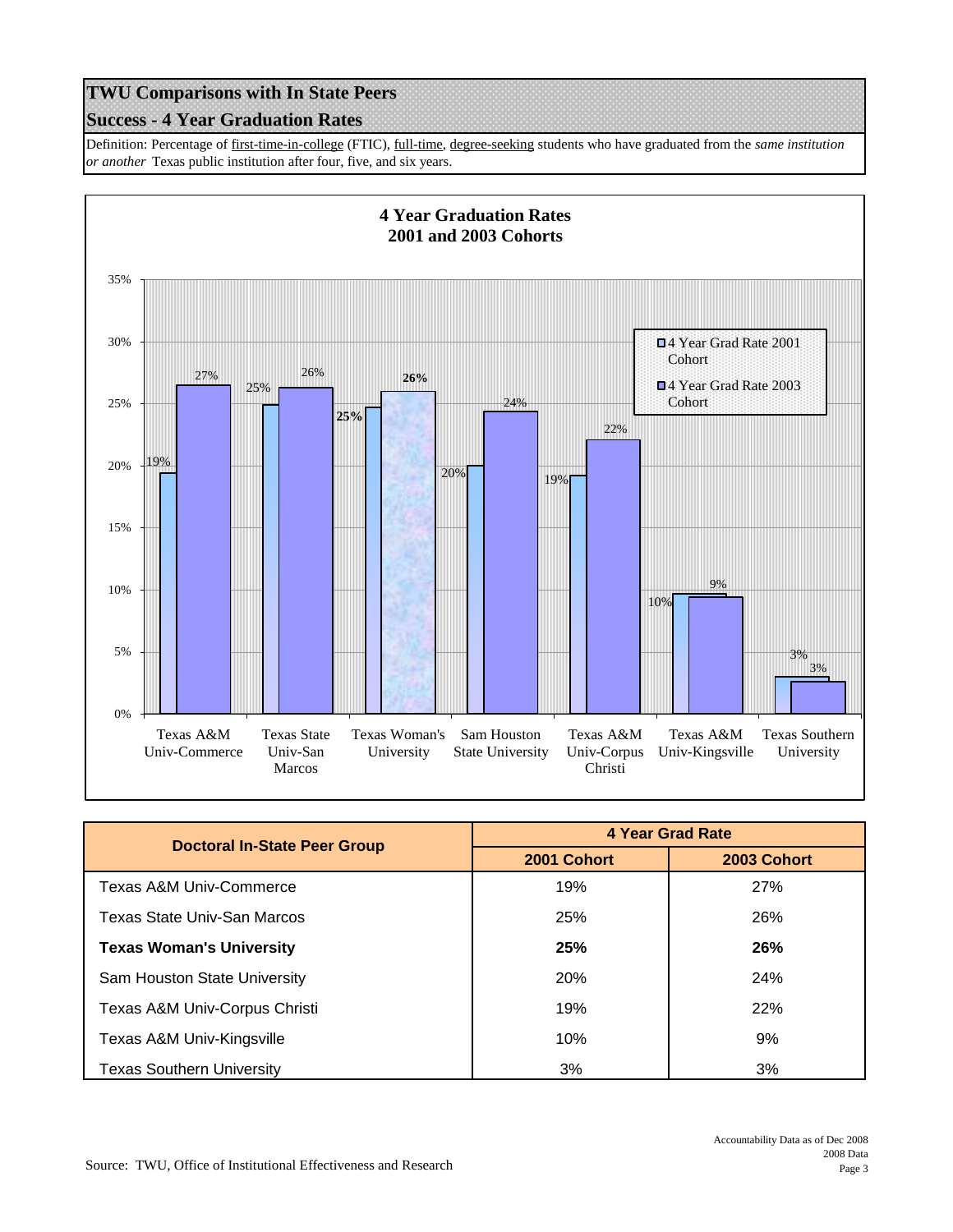#### **Success - 5 Year Graduation Rates**

Definition: Percentage of first-time-in-college (FTIC), full-time, degree-seeking students who have graduated from the *same institution or another* Texas public institution after four, five, and six years.



| <b>Doctoral In-State Peer Group</b> | 5 Year Grad Rate |             |
|-------------------------------------|------------------|-------------|
|                                     | 2000 Cohort      | 2002 Cohort |
| Texas State Univ-San Marcos         | 51%              | 53%         |
| <b>Texas Woman's University</b>     | 42%              | 47%         |
| Sam Houston State University        | 45%              | 46%         |
| Texas A&M Univ-Corpus Christi       | 43%              | 43%         |
| <b>Texas A&amp;M Univ-Commerce</b>  | 33%              | 36%         |
| Texas A&M Univ-Kingsville           | 28%              | 25%         |
| <b>Texas Southern University</b>    | 8%               | 10%         |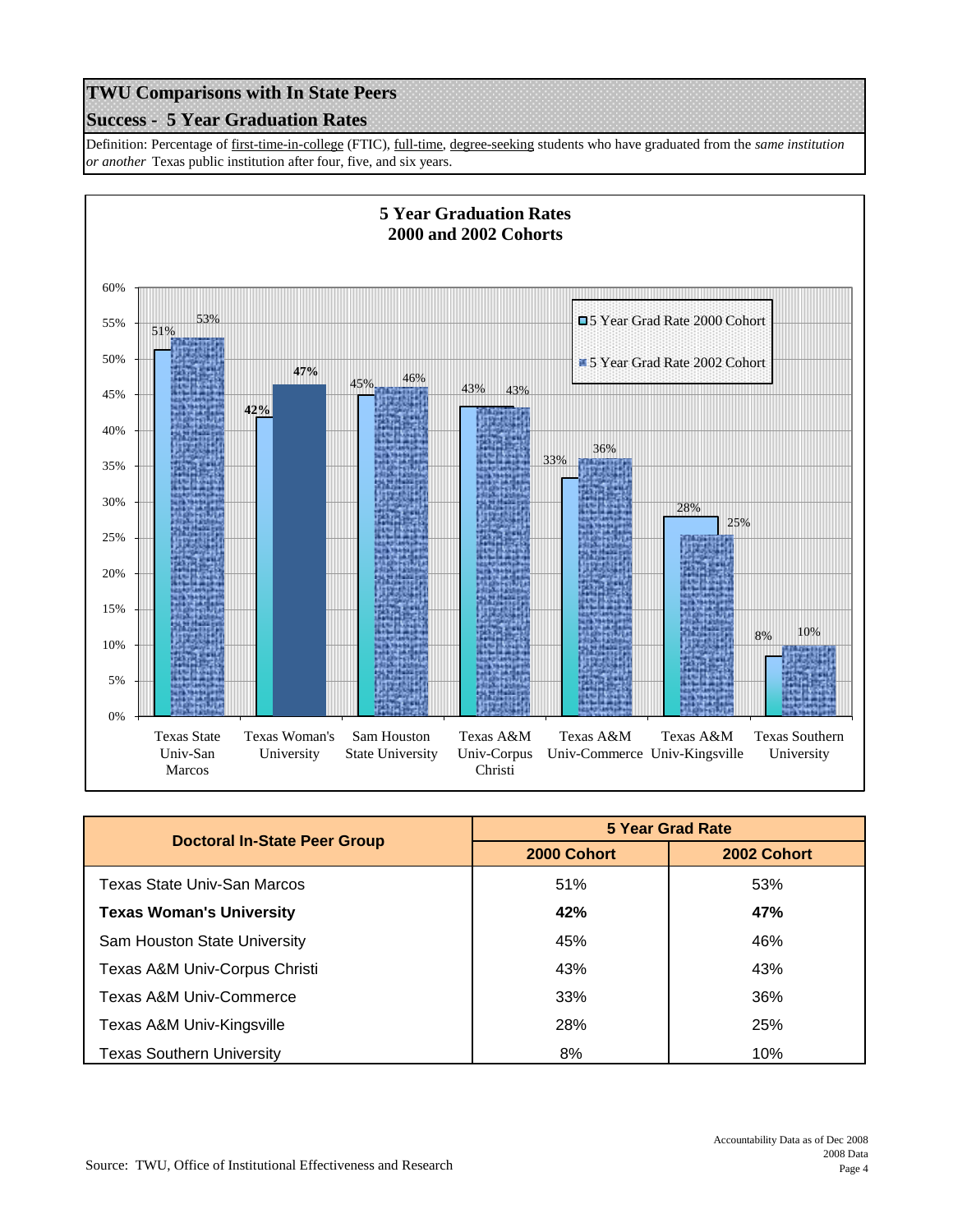# **Success - 6 Year Graduation Rates**

Definition: Percentage of first-time-in-college (FTIC), full-time, degree-seeking students who have graduated from the *same institution or another* Texas public institution after four, five, and six years.



| <b>Doctoral In-State Peer Group</b> | <b>6 Year Grad Rate</b> |             |
|-------------------------------------|-------------------------|-------------|
|                                     | 1999 Cohort             | 2001 Cohort |
| Texas State Univ-San Marcos         | 61%                     | 64%         |
| <b>Texas Woman's University</b>     | 48%                     | 51%         |
| Sam Houston State University        | 48%                     | 51%         |
| Texas A&M Univ-Corpus Christi       | 51%                     | 50%         |
| <b>Texas A&amp;M Univ-Commerce</b>  | 43%                     | 47%         |
| Texas A&M Univ-Kingsville           | 34%                     | 34%         |
| Texas Southern University           | 17%                     | 13%         |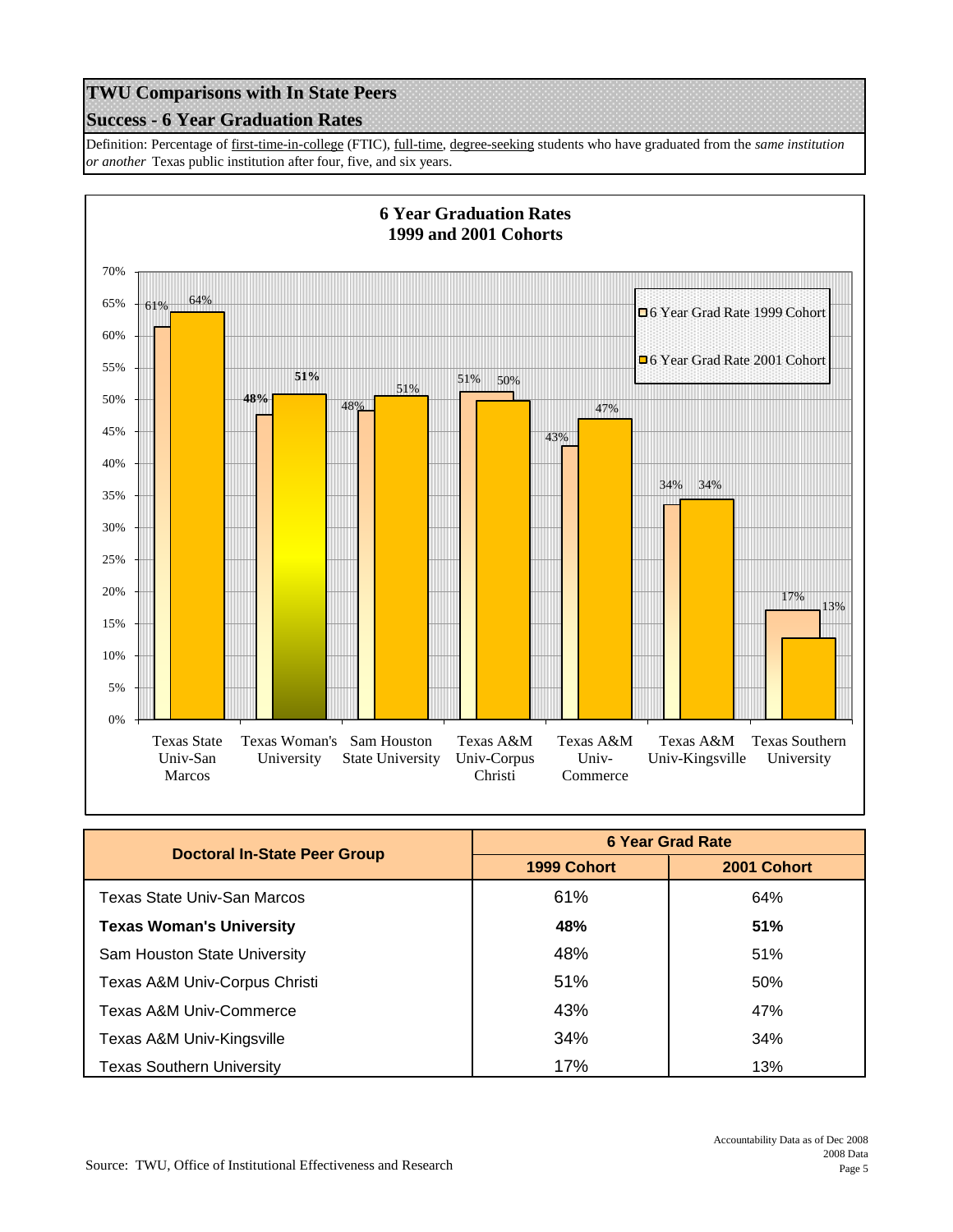#### **Success - Degrees Awarded**

Definition: Total number of degrees awarded by level.



| <b>Doctoral In-State Peer Group</b> | <b>Degrees Awarded</b> |                |
|-------------------------------------|------------------------|----------------|
|                                     | <b>FY 2005</b>         | <b>FY 2008</b> |
| Texas State Univ-San Marcos         | 5,456                  | 6,179          |
| Sam Houston State University        | 2,826                  | 3,443          |
| <b>Texas Woman's University</b>     | 2,321                  | 3,141          |
| Texas A&M Univ-Commerce             | 2,057                  | 2.329          |
| Texas A&M Univ-Corpus Christi       | 1,530                  | 1,772          |
| Texas A&M Univ-Kingsville           | 1,428                  | 1.473          |
| <b>Texas Southern University</b>    | 970                    | 1,355          |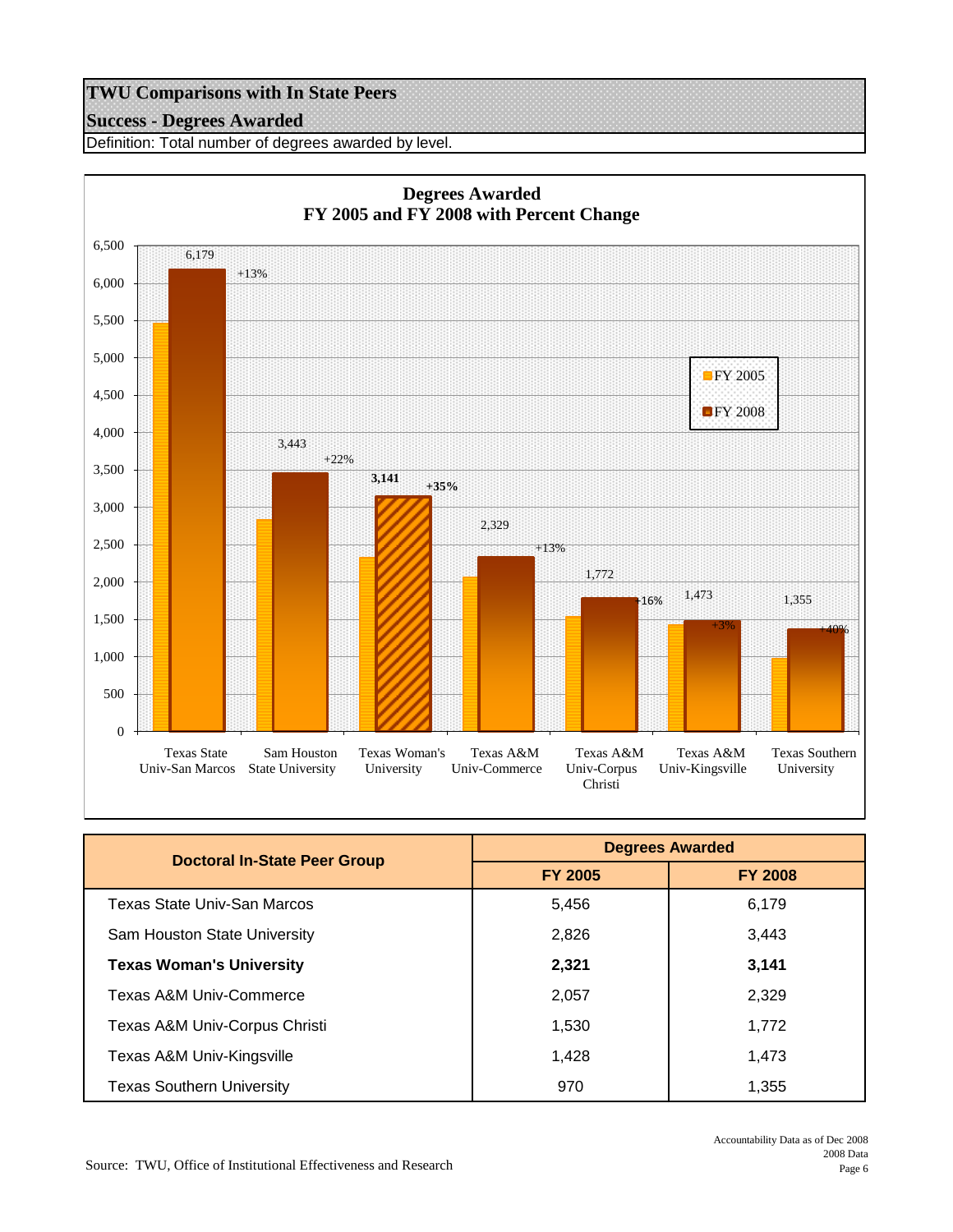

| Doctoral In-State Peer Group       | <b>Lower Division SCH Taught by</b><br><b>Tenure/Tenure Track Faculty</b> |                  |
|------------------------------------|---------------------------------------------------------------------------|------------------|
|                                    | <b>Fall 2007</b>                                                          | <b>Fall 2008</b> |
| Texas A&M Univ-Kingsville          | 49%                                                                       | 53%              |
| Texas A&M Univ-Corpus Christi      | 56%                                                                       | 51%              |
| Sam Houston State University       | 44%                                                                       | 50%              |
| Texas State Univ-San Marcos        | 37%                                                                       | 40%              |
| <b>Texas A&amp;M Univ-Commerce</b> | 44%                                                                       | 36%              |
| <b>Texas Southern University</b>   | 33%                                                                       | 32%              |
| <b>Texas Woman's University</b>    | 27%                                                                       | 26%              |

0% 5% 10% 15% 20% 25% 30% 35% 40% 45% 50% 55% 60%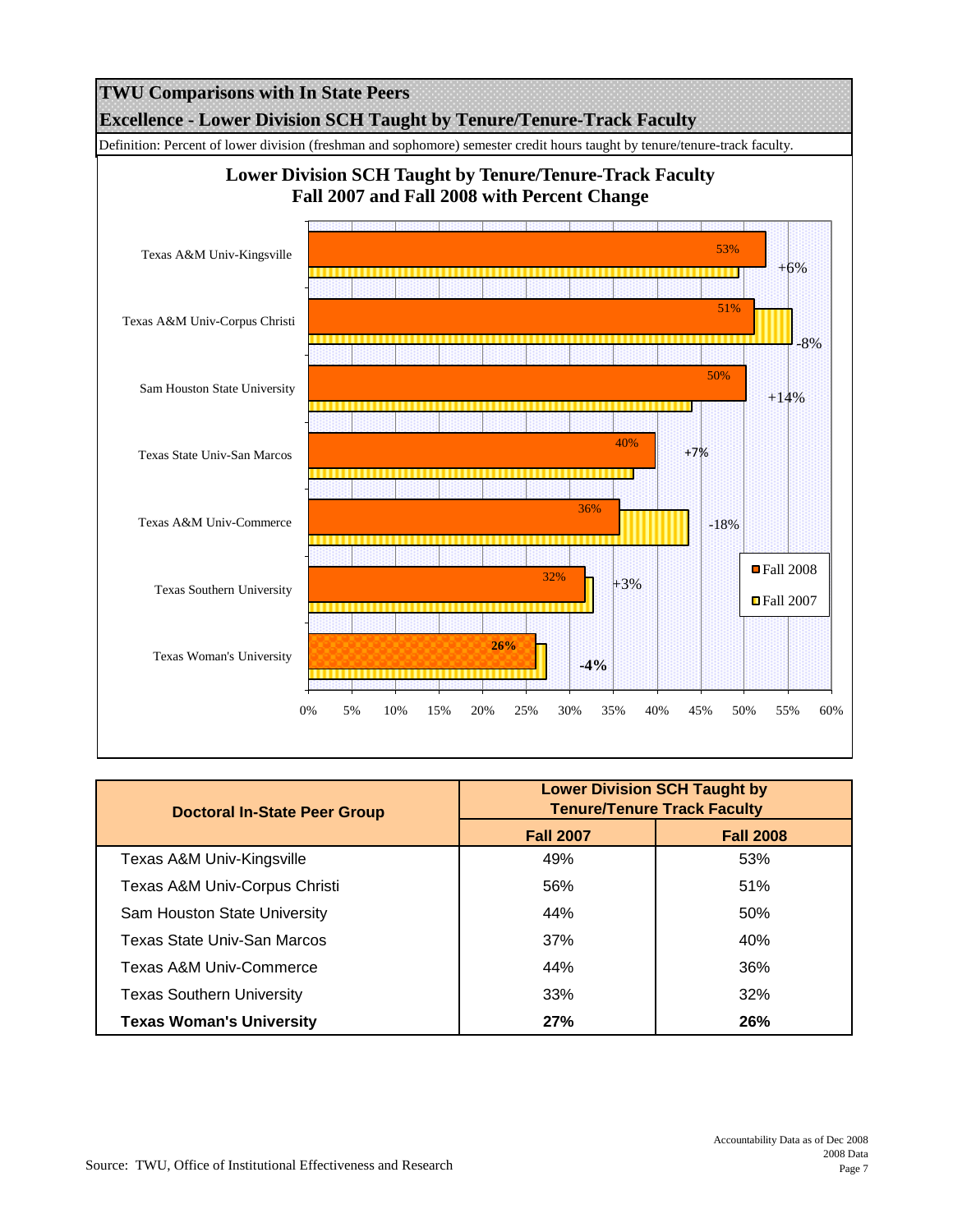

| Doctoral In-State Peer Group     | <b>Student/Faculty Ratio</b> |                  |
|----------------------------------|------------------------------|------------------|
|                                  | <b>Fall 2005</b>             | <b>Fall 2008</b> |
| <b>Texas Woman's University</b>  | 17                           | 16               |
| Texas A&M Univ-Kingsville        | 16                           | 16               |
| <b>Texas Southern University</b> | 22                           | 17               |
| Texas A&M Univ-Commerce          | 19                           | 18               |
| Texas A&M Univ-Corpus Christi    | 22                           | 21               |
| Sam Houston State University     | 23                           | 25               |
| Texas State Univ-San Marcos      | 30                           | 29               |

Note: No TWU target for reduction of this ratio has been set at this time because TWU already has a ratio lower than most other state institutions and has the lowest in the doctoral peer group.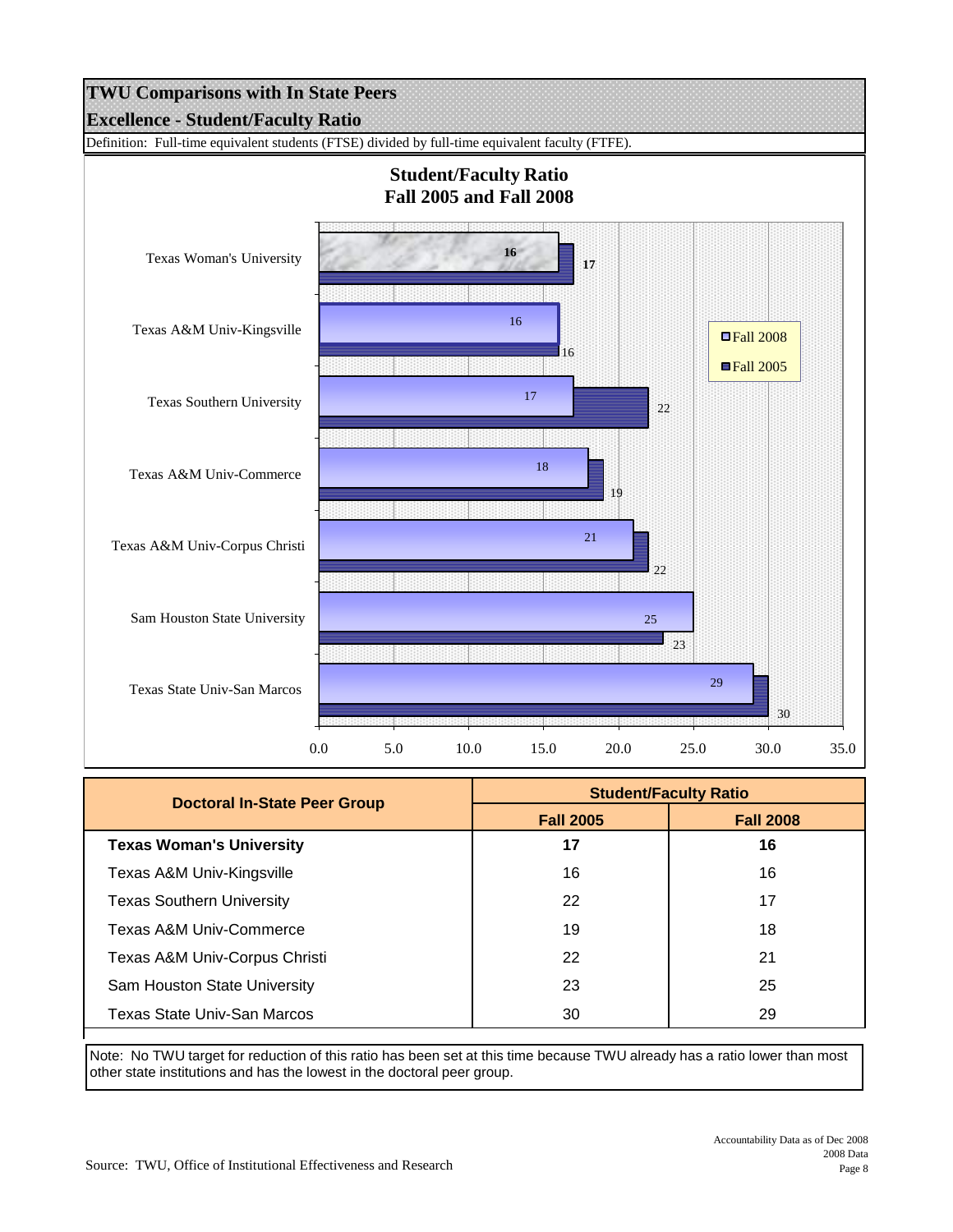# **TWU Comparisons with In State Peers Research - Research Expenditures**

Definition: Research expenditures by source of funds as reported in the annual research expenditures report.



|                                     | <b>Research Expenditures</b> |                |
|-------------------------------------|------------------------------|----------------|
| <b>Doctoral In-State Peer Group</b> | <b>FY 2005</b>               | <b>FY 2007</b> |
| Texas A&M Univ-Corpus Christi       | \$12,073,000                 | \$14,139,000   |
| Texas A&M Univ-Kingsville           | \$12,627,000                 | \$13,717,000   |
| Texas State Univ-San Marcos         | \$8,898,000                  | \$10,320,000   |
| <b>Texas Southern University</b>    | \$5,088,000                  | \$4,563,000    |
| Sam Houston State University        | \$3,177,000                  | \$2,816,000    |
| <b>Texas Woman's University</b>     | \$1,927,000                  | \$2,132,000    |
| <b>Texas A&amp;M Univ-Commerce</b>  | \$1,098,000                  | \$1,891,000    |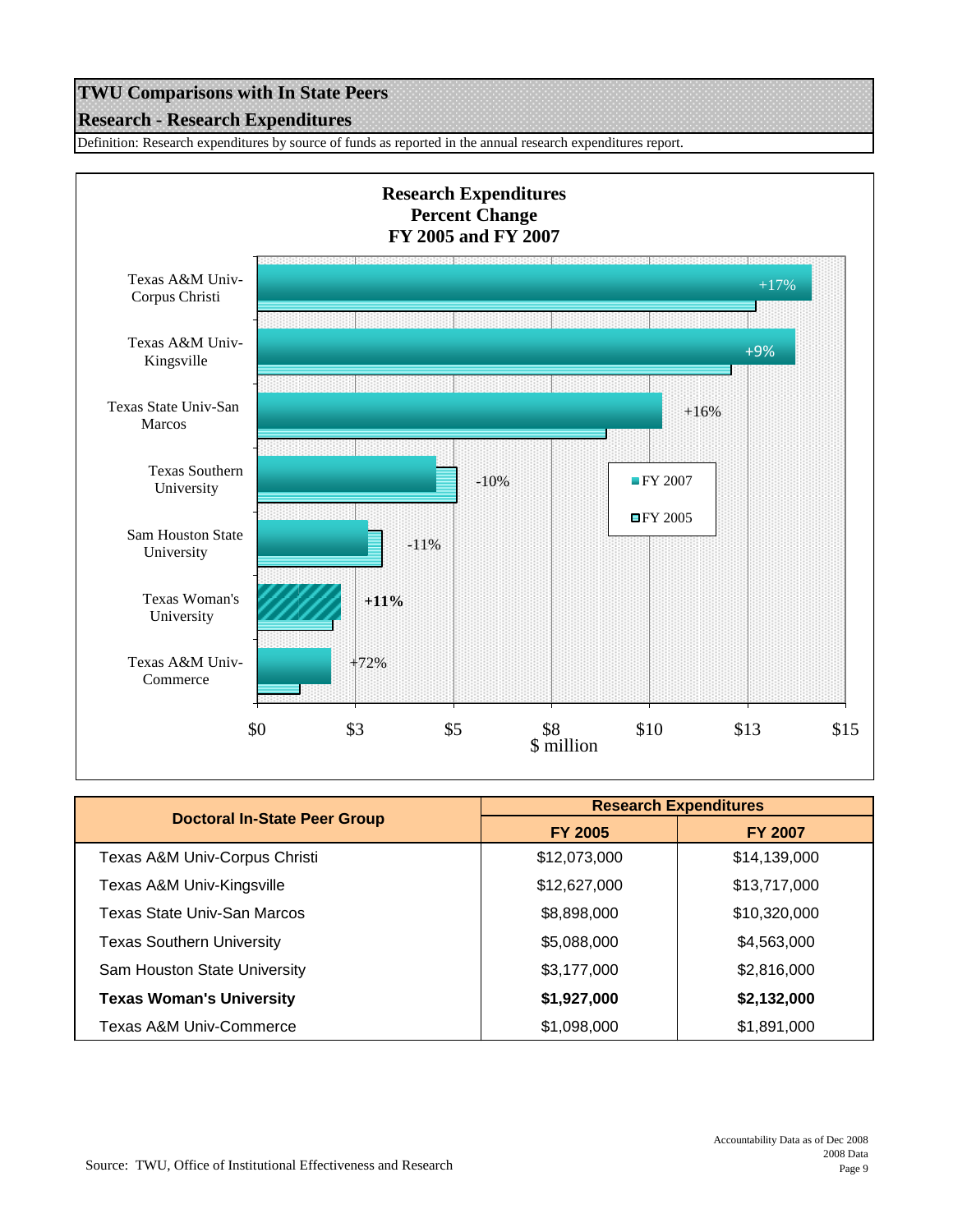### **Research - Federal & Private Research Expenditures per FTE Tenure/Tenure-Track Faculty TWU Comparisons with In State Peers**

Definition: Federal and private research expenditures divided by the number of all tenure/tenure-track full-time equivalent teaching faculty (FTFE). The inclusion of private research funds was made to match the LBB performance measure. This measure definition changed in FY 2007.



|                                     | <b>Federal \$ per FTE Tenure/TT Faculty</b> |                |
|-------------------------------------|---------------------------------------------|----------------|
| <b>Doctoral In-State Peer Group</b> | <b>FY 2005</b>                              | <b>FY 2007</b> |
| Texas A&M Univ-Kingsville           | \$40,783                                    | \$38,342       |
| Texas A&M Univ-Corpus Christi       | \$37,108                                    | \$37,257       |
| <b>Texas Southern University</b>    | \$20,921                                    | \$20,220       |
| Texas State Univ-San Marcos         | \$8,278                                     | \$10,046       |
| Sam Houston State University        | \$5,503                                     | \$6,294        |
| Texas A&M Univ-Commerce             | \$2,901                                     | \$6,024        |
| <b>Texas Woman's University</b>     | \$4,686                                     | \$3,280        |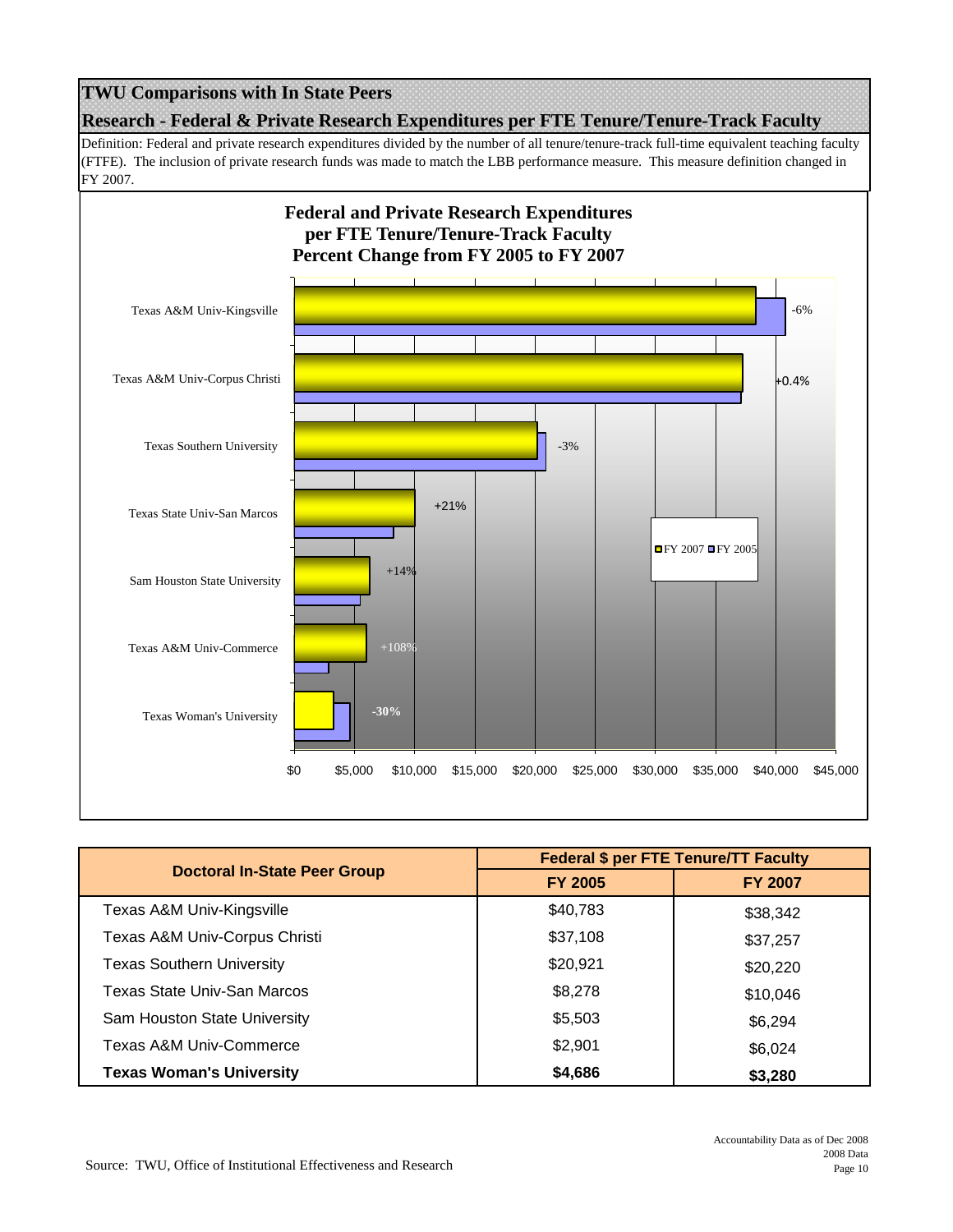# **Institutional Efficiencies & Effectiveness - Administrative Cost Ratio TWU Comparisons with In State Peers**

Definition: The percentage of funds expended for administrative costs as a percent of operating budget. Administrative costs are Institutional Support expenditure items as designated in the institution's annual financial reports included in the following subcategories: executive management, fiscal operations, general administration and logistical services, administrative computing support, and public relations/development.



|                                     | <b>Administrative Cost % of Operating Budget</b> |                |
|-------------------------------------|--------------------------------------------------|----------------|
| <b>Doctoral In-State Peer Group</b> | <b>FY 2007</b>                                   | <b>FY 2008</b> |
| Sam Houston State University        | 8.7%                                             | 7.5%           |
| Texas A&M Univ-Corpus Christi       | 8.6%                                             | $8.7\%$        |
| Texas A&M Univ-Commerce             | $9.8\%$                                          | $9.8\%$        |
| Texas State Univ-San Marcos         | $9.4\%$                                          | $9.8\%$        |
| Texas A&M Univ-Kingsville           | 10.9%                                            | 11.1%          |
| <b>Texas Southern University</b>    | 7.8%                                             | 11.2%          |
| <b>Texas Woman's University</b>     | 12.8%                                            | 13.9%          |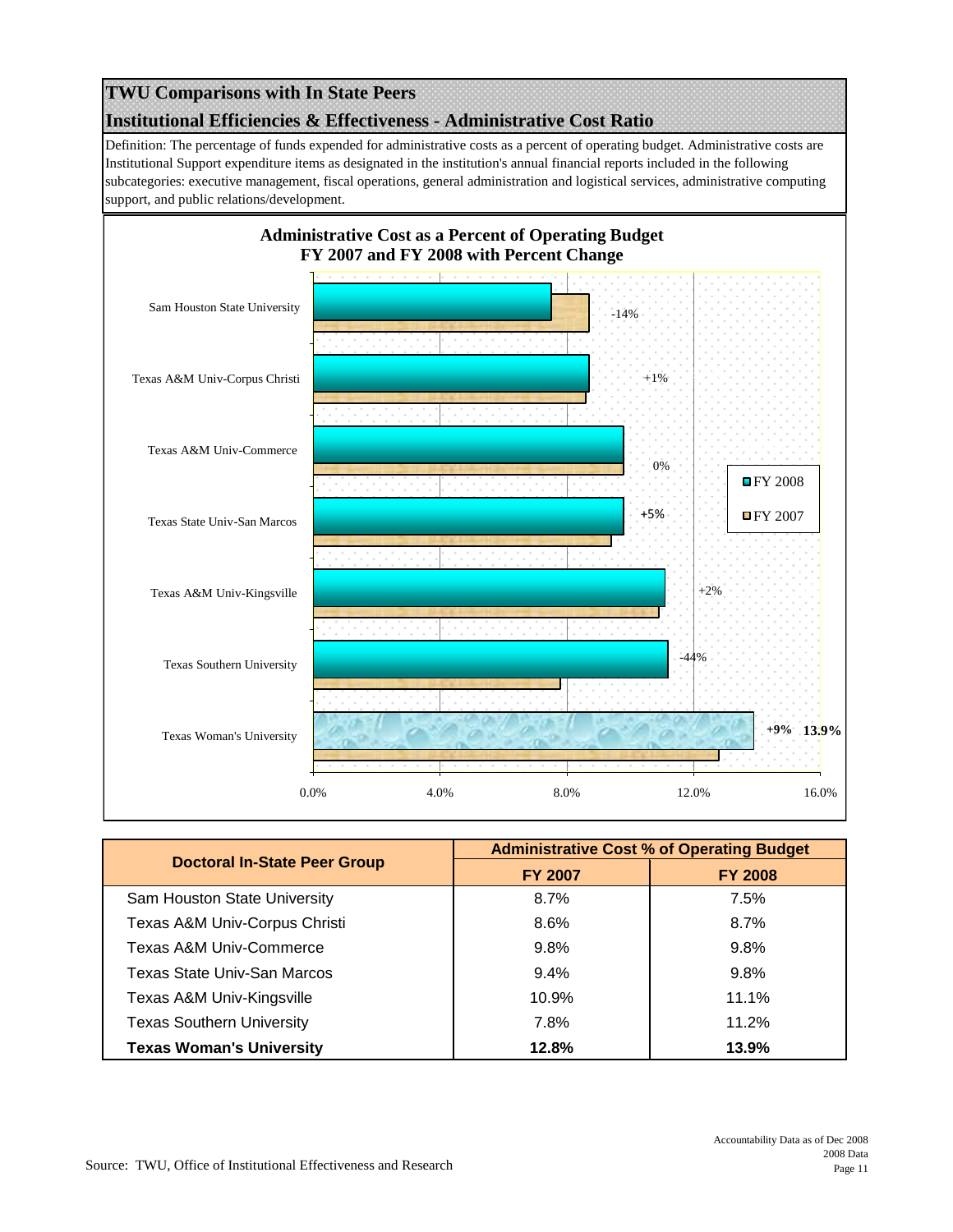## **TWU Comparisons with In State Peers Institutional Efficiencies & Effectiveness - Classroom Utilization**

Definition: Average weekly hours of use for classrooms.